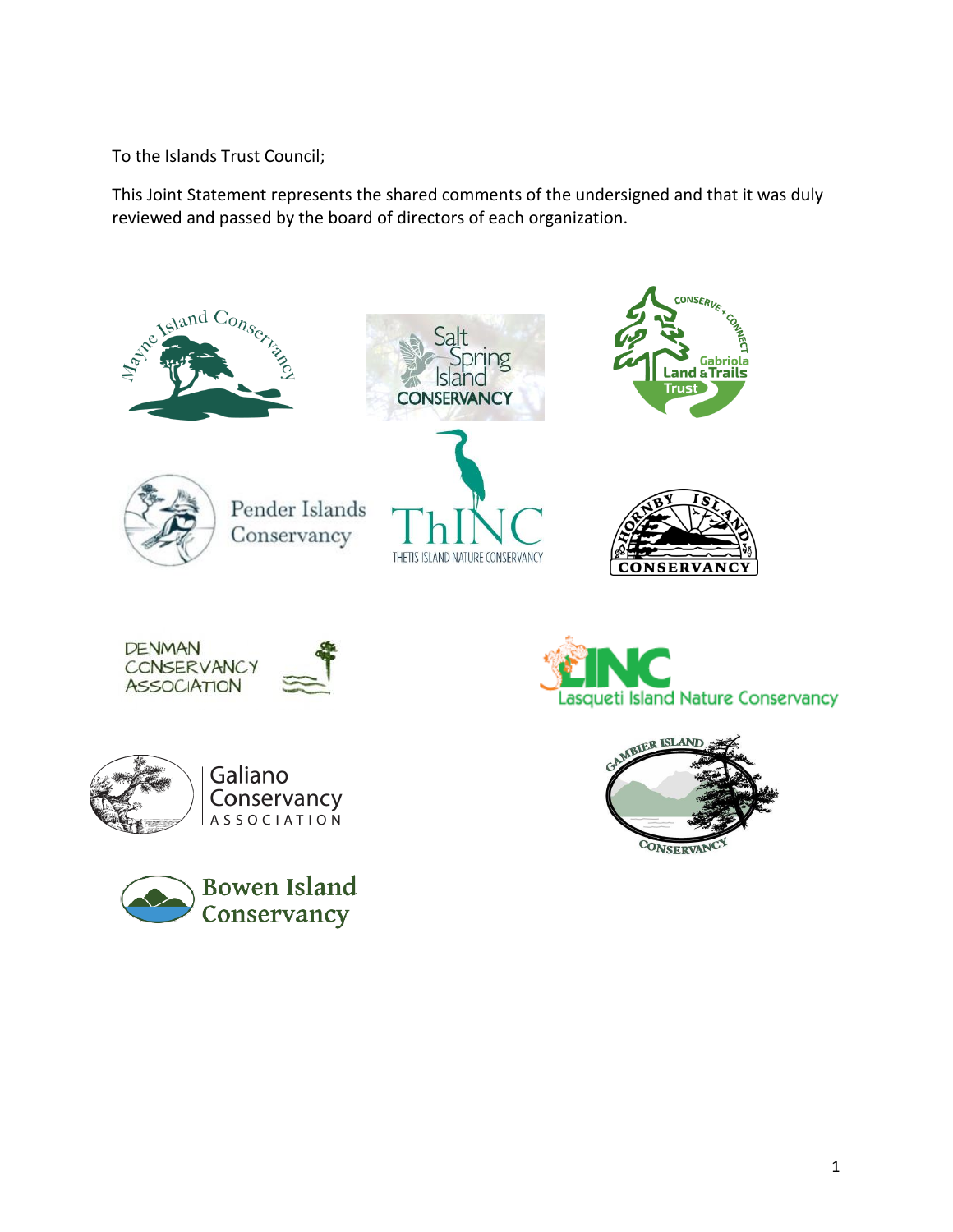# **Joint Statement**

## **On The**

# **Draft Islands Trust Policy Revisions**

**March 1, 2022**

### **Submitted by**

| <b>Mayne Island Conservancy</b>           | <b>Gabriola Land and Trails Trust</b>   |
|-------------------------------------------|-----------------------------------------|
| <b>Salt Spring Island Conservancy</b>     | <b>Pender Island Conservancy</b>        |
| <b>Galiano Island Conservancy</b>         | <b>Thetis Island Nature Conservancy</b> |
| <b>Denman Island Conservancy</b>          | <b>Conservancy Hornby Island</b>        |
| <b>Lasqueti Island Nature Conservancy</b> | <b>Bowen Island Conservancy</b>         |
| <b>Gambier Island Conservancy</b>         |                                         |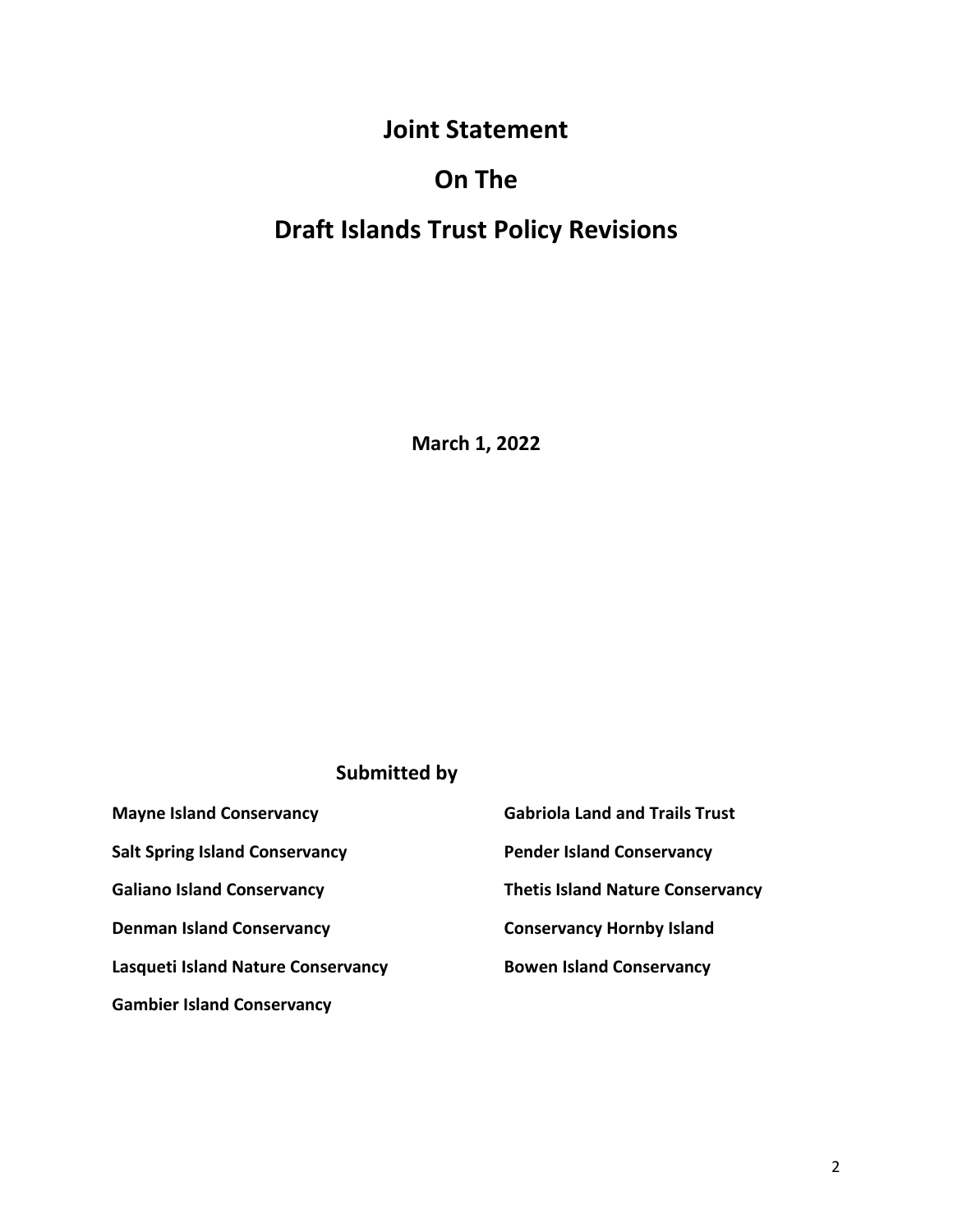#### **Introduction**

This review of the Islands Trust draft Policy Statement is a collaboration of 11 conservancies and land trusts (hereafter referred to as conservancies) that operate within the Islands Trust Area. Collectively, through their members, the Trust Area conservancies represent just under10% of the total Trust Area population (2016 census) who support and embrace each conservancy's work in their communities. As well, the conservancies, on average, invest around \$1.4 million per year into Trust Area island communities including owning and/or managing around 1,690 ha of lands for conservation. As a result, these non-government organizations have shared interests in Trust Area governance, the development of policies, and how these policies are applied across the island communities. They have visions, missions, and purposes that directly relate to and support the Trust object:

*"… to preserve and protect the Trust Area and its unique amenities and environment for the benefit of the residents of the Trust Area and of British Columbia generally,…" (Islands Trust Act).*

The conservancies have common core interests and represent a range of expertise and local knowledge that is applied to the preservation, protection, restoration, and recovery of the ecologically significant lands and waters within the Trust Area. Collectively, they formally and informally do this through a variety of ownership, covenant, or stewardship models. Most conservancies are engaged in invasive species management, species at risk management, and restoration of degraded ecosystems. These organizations, as well, undertake collaborative initiatives with other community and regional organizations and this includes working alongside Indigenous communities for some of the islands. For these reasons, the conservancies of the Trust Area are uniquely positioned to comment and make informed recommendations on the draft Policy Statement and to assist in and support the implementation of the Trust Area policies.

The Trust Area conservancies recognize the Trust Council has been tasked with an enormous challenge to integrate the mandate to 'preserve and protect its unique amenities and environment' with the need to ensure the well-being and viability of the growing human communities embedded within this environment. Today, this challenge is further compounded by the urgent need to not only encourage and promote practices that can mitigate, adapt to, and restore effects of climate change and biodiversity loss, but also to support practices that equitably address the social and cultural dimensions of our communities (e.g. Indigenous rights and interests, growth, housing, employment, and rural nature).

Further , and with respect to conservation practices, it must be acknowledged that modern "conservation" solutions need to be just and equitable and fully account for the complex human dimensions of our rural environment, including but not limited to housing and what constitutes low vs high impact development. This would be identifying and embracing socio-ecological principles and practices [\(www.Conservationgateway.org\)](http://www.conservationgateway.org/) that are applied in rural communities elsewhere around the world.

This joint review does not present an exhaustive list of comments or recommendations. Individual conservancies may choose to provide additional commentary through appropriate channels.

#### **Positive Additions/Revisions**

We commend Trust Council and staff for this much needed comprehensive update to the Trust Policy Statement. There are many exciting additions and revisions to the document. We further applaud Trust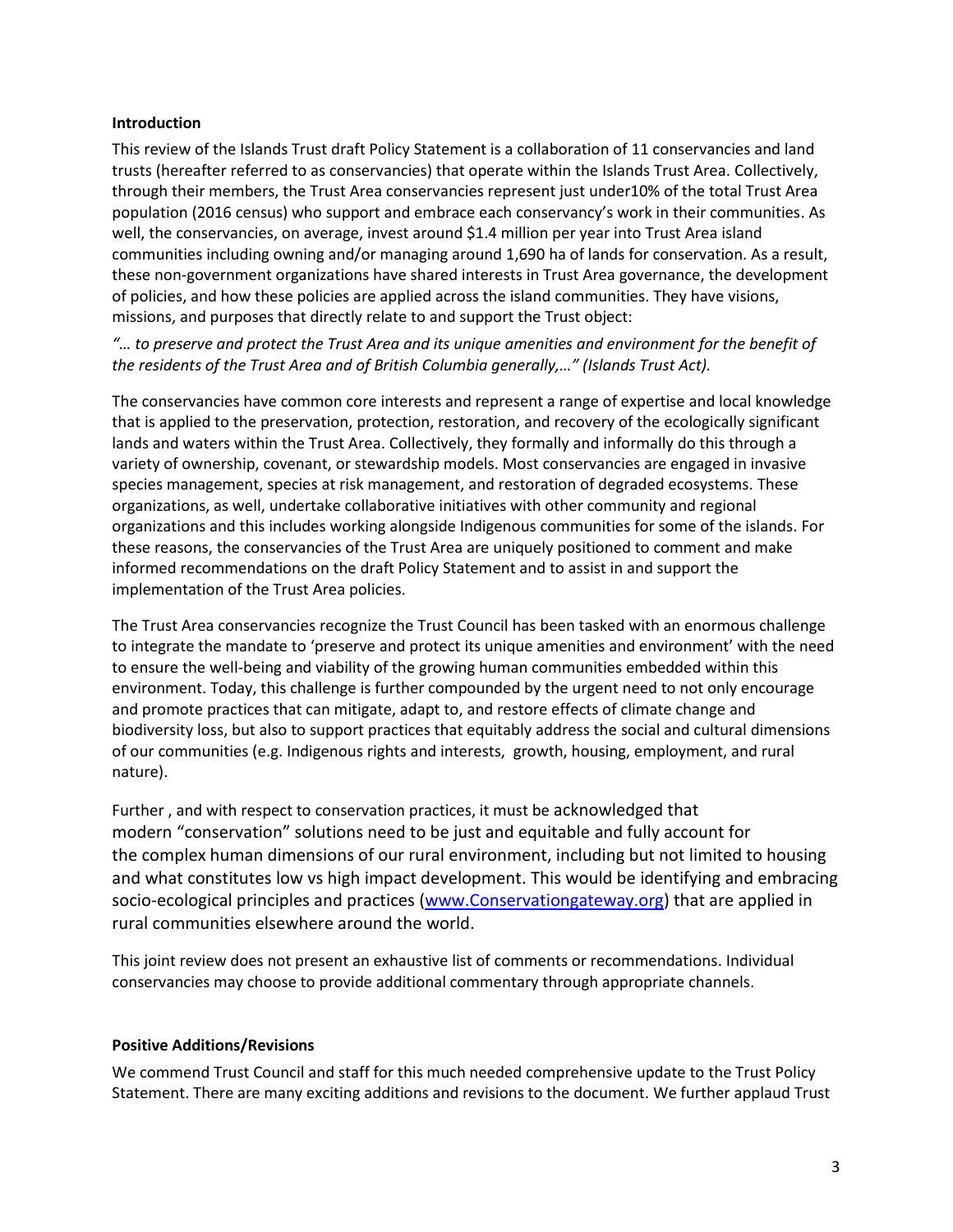Council and staff for expanding the sources of information to be used for decision making, and to "ground decision-making in the best available area-based mapping, science, social science, local knowledge, and Indigenous ways of knowing". However, we recommend revising this statement to "ground decision-making using credible and best available …"

We enthusiastically endorse wide-ranging new commitments and policies regarding meaningful engagement and cooperation with Indigenous Nations, including governance and cooperative decisionmaking, heritage preservation and protection, cultivation and harvesting rights, recognition of Indigenous cultural heritage as a unique amenity, and inclusion of Indigenous ways of knowing in many areas of the Islands Trust work. The recognition and commitment to the provincial Declaration of the Rights of Indigenous Peoples is supported. We would add that these new commitments need also to move towards a more inclusive conservation that works with Indigenous NGOs and governance institutions in the development of conservation practices that could include Indigenous Protected Areas and Culturally Significant Areas.

The revisions and updates to Part 4: Ecosystem Preservation and Protection and the expanded context statement are welcomed and supported. We endorse many of the new policies aimed to protect land, freshwater, and marine environments, and the Trust's adoption of a precautionary approach to preservation and protection in response to the added pressure being applied to our ecosystems and communities by a changing climate, social and cultural needs. With the reality of climate change and human impacts on ecosystems, damage to the natural environment, even if unintended, is inevitable. Therefore, the new commitment to ecosystem restoration efforts is a particularly important addition to the draft Policy Statement, recognizing that past baselines and traditional ecological knowledge will need to be understood to achieve restoration goals. We recommend the Trust Council endorse and actively apply the goals of the UN Decade for Ecosystem Restoration 2021-2030 as part of a global effort to restore degraded ecosystems and prevent further degradation and seek guidance from the international work on integrating conservation with social and cultural dimensions.

We are pleased with Trust Council's new commitment (4.1.3) to "establish and sustain a network of protected areas throughout the Trust Area, in collaboration with the Islands Trust Conservancy Board, acknowledging that unfragmented connectivity is necessary to preserve ecosystems in sufficient size and distribution to sustain their environmental integrity". This is much improved over the previous commitment "to work towards" a network of protected areas. We are also pleased to see the addition of a specific list of elements that need protection and restoration (4.1.7) but would like to add "native species even if they are not at risk" to this list. We also support the strengthened directive policy (4.3.6) for local trust committees and municipalities to "prioritize the environmental integrity of the Trust Area by protecting unfragmented forest ecosystems, on a scale of forest stands and landscapes" from the impacts of land use conversion. The intent of the revised directive policy (4.3.8) to "designate protected forest ecosystem reserves where the conservation of native biodiversity and corridors is especially critical and where there should be no extraction" is welcomed but we would propose instead to 'designate protected forest ecosystem reserves where conservation practices are applied that sustain native biodiversity and corridors and where there should be no industrial extraction'.

We are encouraged to see clearly worded recognition that the Islands Trust lacks the jurisdictional powers to fulfill its legislative mandate independently and must cooperate and collaborate with other organizations and government agencies (1.4). Therefore, we strongly endorse the Trust's commitment to move from "encourage" to "advocate" when dealing with other government and Indigenous agencies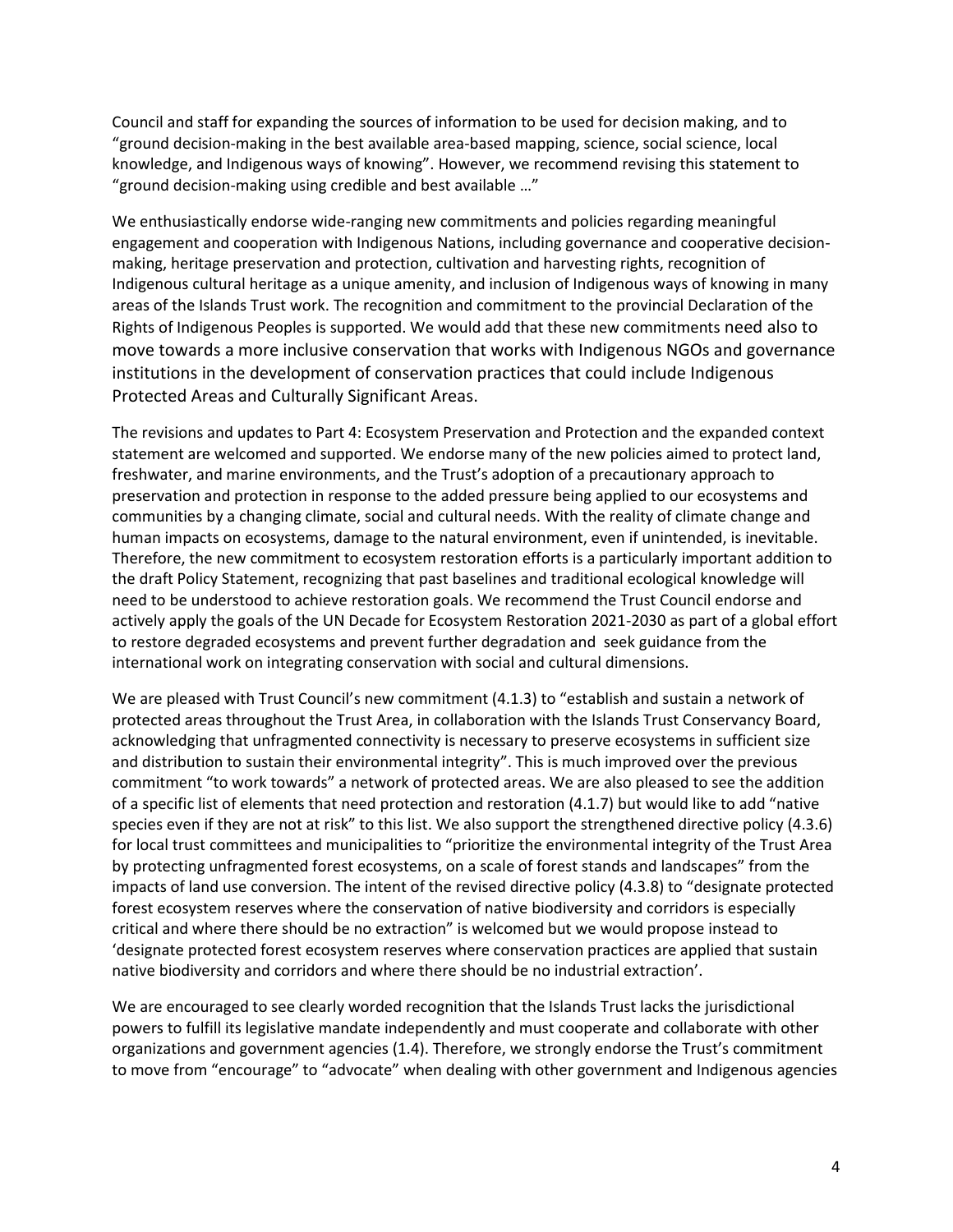on issues affecting the environment, climate mitigation and adaptation, sustainable communities, and housing.

We note that Canada has signed onto the pledge to end deforestation, which is defined as the permanent conversion of forest land to other uses. The other side of this equation (but not part of an agreement) is forest degradation, which is the loss of old growth and biodiversity through inappropriate forest practices. In that regard, we are pleased to see the Trust Council's new forest stewardship policies that stipulate forest harvesting in the Trust Area should be limited, small-scale, and that clear-cutting of forests and logging of old-growth trees at any scale are not appropriate activities anywhere in the Trust Area (4.3.3 and 4.3.5). The recognition that the rate and scale of development must come in line with protecting the integrity of the environment and its amenities, is welcomed. There are other proven models of low impact forest harvesting systems in Coastal Douglas-fir (CDF) forests that do not require large-scale removal of trees across the landscape, and they should be supported.

It is critically important that new forest harvesting and tree cutting policies be adopted to protect the ecologically unique and threatened CDF biogeoclimatic zone. Therefore, we enthusiastically support the new coordinating policy (4.3.9) that commits the Islands Trust to seek more jurisdictional authority over forest harvesting, and to advocate for "authority to regulate tree cutting in the Trust Area".

We are pleased the importance of forests, soils, fungal networks, and eelgrass meadows in capturing and storing atmospheric carbon is recognized (1.4). Acknowledgement that ecological systems are complex and play critical roles in mitigating the effects of climate change emphasizes the importance of protecting the Trust Area's ecosystems.

The Trust Area conservancies are delighted to see the new commitment of Trust Council "to seek close collaboration and policy alignment with the Islands Trust Conservancy Board" (3.1.5) in fulfilling the Island Trust's mandate. Many of the conservancies have a rich working relationship with the ITC and expect that relationship to strengthen under the new policy environment.

The draft policy statement recognizes the significance of farms and farm livelihoods within the Trust Area and that they are to be supported. We endorse the new provisions for agricultural lands related to sustainable and regenerative practices, scale of operations, and farm class status considerations. We particularly support the new coordination policy (4.4.6) statement "that total land area subject to the farm class status may include land that is left uncultivated." This is excellent as it encourages landholders to leave parts of their land as undisturbed habitat (e.g., forests, wetlands). In addition, we support the revised policy (4.5.5) that directs local trust committees and municipalities to" include policies that foster the preservation, protection and restoration of productive soils within the Trust Area."

Recognition of the interconnection between healthy and resilient communities and healthy and resilient ecosystems is also a worthy addition to the draft Policy Statement. We agree that diverse and affordable housing options are an essential part of a healthy and resilient community. However, we do not agree with the one-size fits all approach described in Section 6.2. For example, 6.2.4 directs all trust committees to identify appropriate areas for density increases. Densification is an urban approach to affordable housing, which is inconsistent with the Trust's commitment to safeguard the unique rural characteristics and ecological attributes of the Trust Area and to ensure all development is to a rural scale and is "compact, energy-efficient, sustainable, and appropriately situated" (6.2.1). We support the adoption of a uniquely rural approach that could require, for example, all subdivisions to provide some lots that are below market value and covenanted to allow only a small size dwelling. It is difficult to get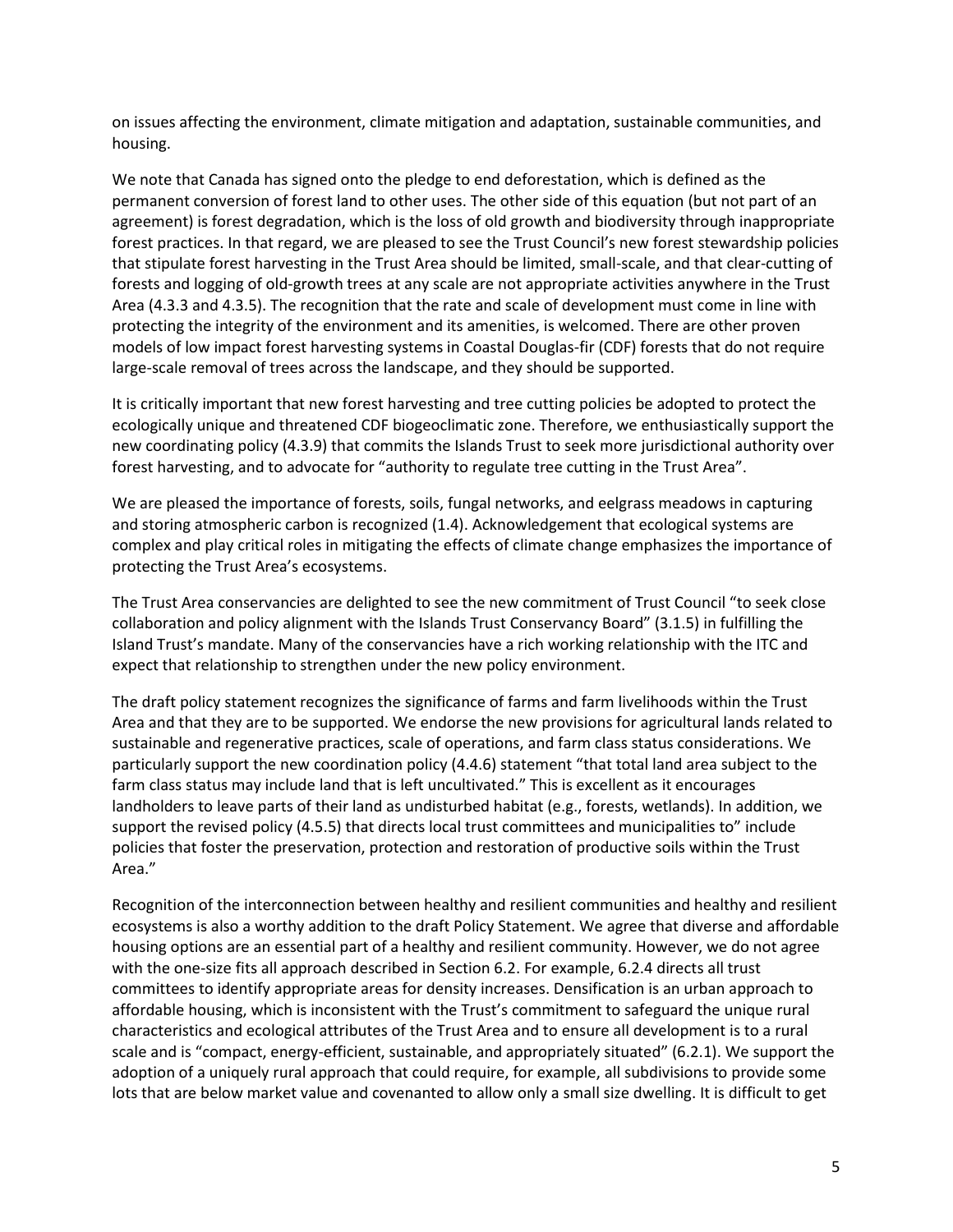community support for multi-dwelling proposals where the large numbers of units are incompatible with conservation of freshwater resources, natural habitat, and/or the character of neighbourhoods. Therefore, Trust should encourage smaller multi-dwelling proposals (e.g., 4-6 units rather than 20) where this is more appropriate.

We are concerned directive policy (6.1.8) "…that growth and development, of any scale or for any purpose, is compact, energy-efficient, sustainable, and appropriately situated in order to minimize greenhouse gas emissions…" may have unintended outcomes. While likely appropriate for some islands, we fear applying this policy on other islands will result in densification in already overburdened village areas and stress on already overused resources. A better approach, and one already in practice, is neighbourhood clusters of small and medium sized rural residential developments surrounded by larger acreages of unfragmented forests.

We endorse the inclusion of a new Trust Council commitment (6.3.1) to support community resilience and liveability by providing appropriately situated public and active transportation networks that encourage the use of electric vehicles and electric bicycles and thereby reduce greenhouse gas emissions and promote health and well-being.

#### **Recommendations and Concerns**

This section identifies specific areas the Trust Area conservancies believe may need more consideration, require clarification, or should be amended or removed.

#### Islands Trust Object and Its Meaning

The challenge for the Islands Trust has always been to integrate ecosystem preservation and protection, sustainable communities, and stewardship of resources in its decision-making. Our concern is that the comprehensive revisions to *The Islands Trust Object and Its Meaning* section of the Policy Statement, including the expanded definition and discussion of unique amenities, while welcomed, could be interpreted as de-emphasizing the critical and overarching priority of Trust Council to 'preserve and protect' the integrity of the unique amenities and environment of the Trust Area.

Several new or revised policies in the draft Policy Statement "prioritize" the environmental integrity of the Trust Area. However, there is no clear statement early in the document that says the overarching priority of the Islands Trust is to preserve and protect the ecological and amenity health and integrity of the Trust Area. A clear statement to that effect should be included in section 1.4 of the document.

There has been much loss and degradation of CDF ecosystems over time, thus simply maintaining the current state of our ecosystems should not be the aspirational goal we strive to achieve. To do so would give a false sense of protecting whole ecosystems when in fact it would only be fragments of what had previously been present. To counter this, development must be considered in the context of a shifting baseline (Pauly, D. 1995. *Anecdotes and the shifting base-line syndrome of fisheries*. Trends in Ecology and Evolution 10(10):430), also termed 'generational amnesia' (see Kahn, P.H. 1999. *The Human relationship with nature.* MIT Press pp 110-11), and restoration techniques used to return some of the degraded habitats to their former state. As well, we know that the ecosystems we refer to as natural today are in a large part due to the influence of Indigenous peoples' management practices to derive food and materials sustainably over millennia. In that regard, the conservancies recommend the draft Policy Statement be amended to reflect these crucial considerations (particularly Part 4).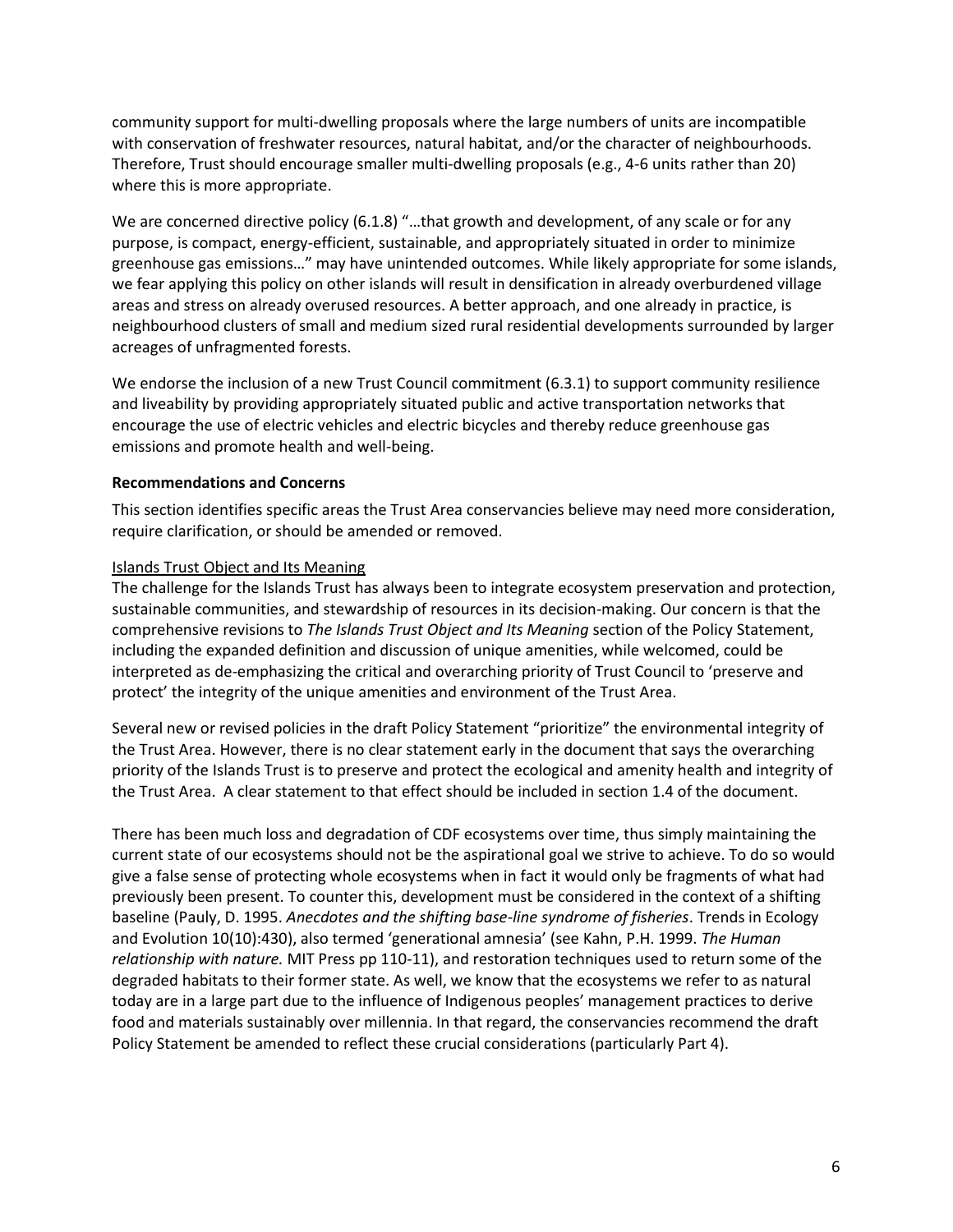#### Regional Governance Policies

We recommend that a directive policy be added that requires Local Trust Committees and Island Municipalities to consider the full Trust Policy Statement prior to making all decisions associated with development proposals or applications, and that Official Community Plans (which are based on Trust Policies) be followed or that a rationale for non-compliance be provided.

#### Forest Conservation

The conservation of rare and threatened forest ecosystems within the Trust Area is a difficult task given the complexities of ownership and jurisdictional patterns and, in some instances, the dependency of local incomes on forest resources. The Trust Area conservancies all work toward protecting forests and their associate ecosystems over the long term and hence have specific concerns about how the stewardship of ecosystems is reflected in the revised language of the Policy Statement.

Despite an expanded introduction to section 1.4, we feel the description of the "unique amenities and environment…" does not fully capture the importance of the CDF biogeoclimatic zone in the Trust Area. The significance of the CDF hinges on more than its exceptional biodiversity and high numbers of species at risk. "When ranked for sensitivity to climate change, carbon storage capability, biodiversity habitat, and the degree of human impacts, the Coastal Douglas-fir zone is the most important BC ecosystem." (Wilson, S.J. and R.J. Hebda. 2008. *Mitigating and adapting to climate change through the conservation of nature.* The Land Trust Alliance of British Columbia). However, the CDF zone (in BC, holds 70-80% of the range of ecological communities described with 97% of those of conservation concern. *Taking Nature's Pulse: The status of Biodiversity in British Columbia, 2008)* is the least protected in BC with less than 1% of old growth remaining and only 10% of forests older than 120 years. It is also the most altered by post contact activities, including timber harvesting, fire suppression, industrial development, recreation, and urbanization, which has resulted in some of the province's most fragmented habitats. For these reasons, section 1.4 needs to be revised to better convey the urgency and importance of not only protecting valuable and threatened CDF ecosystems but also implementing conservation practices that restore, enhance and sustain these systems into the future.

As stated previously, we strongly endorse the Trust Council's new commitment to advocate to the provincial government "to grant Islands Trust the necessary jurisdictional authority to preserve and protect forest ecosystems" (4.3.9). However, the need for more jurisdictional authority in this area, and others, should also be stated much earlier in the Policy Statement (i.e., in 2.2). Simply put, the Islands Trust will remain unable to effectively fulfill its 'preserve and protect' mandate until these additional regulatory powers are granted by the provincial government.

Despite the obvious need for more jurisdictional authority over forest harvesting, a new coordinating policy (4.3.9) to advocate for "authority to regulate tree cutting in the Trust Area" requires clarification. Within the ecologically unique and threatened CDF biogeoclimatic zone, new tree-cutting regulations, while emphasizing the protection of forests and continuous forest cover, must also include strategies and criteria to protect old growth or veteran trees, heritage trees (planted to commemorate an event), and culturally significant trees, among others. We propose that all old growth stands and individual trees of significance be mapped and, once identified, be subject to a permitting system. In some areas, it is also important that older second growth forests are reserved to become the old growth forests of the future – a practise that has been advocated internationally as 'proforestation'. This is a nature-based solution whereby existing forests are protected as intact ecosystems to foster continuous growth for maximal carbon storage and ecological and structural complexity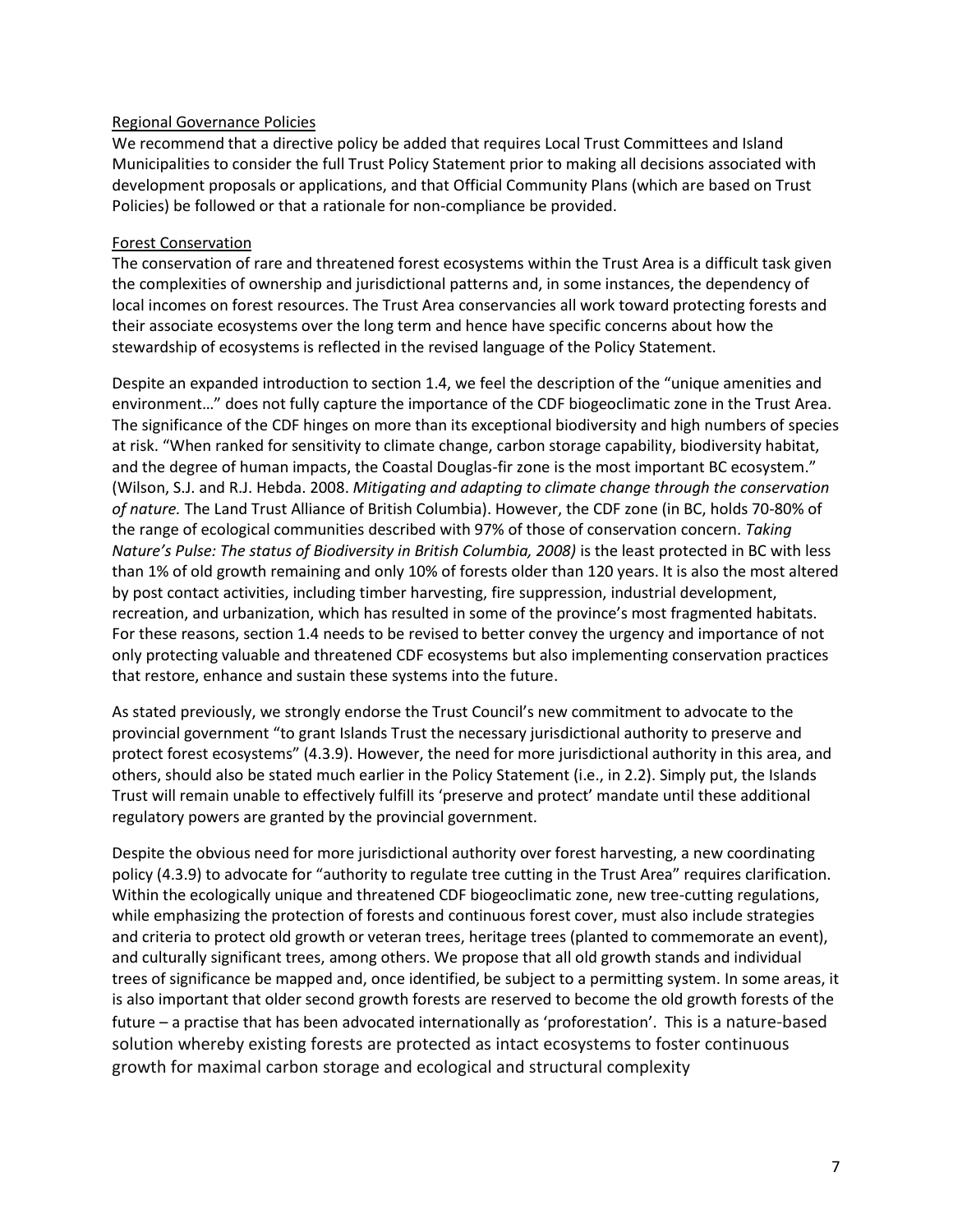(forestcarboncoalition.org). The draft language in the Policy Statement needs to be adjusted to clarify the intent of this important issue.

#### Marine/Coastal Conservation

While we appreciate and support the importance of preserving, protecting, and advocating for the sensitive coastal and marine waters of the Trust Area and their species and habitats (4.6), and thus support new policies to prohibit freighter anchorages, oil tankers, and moorage and anchorage sites in eelgrass meadows. However, we believe the very specific directive restricting the building of new private docks (4.6.7) is not necessarily compatible with that goal. The goal is to protect sensitive coastal waters so excluding docks is mapped sensitive areas and prohibiting moorage and anchoring in eelgrass meadows would go a long way to achieve that. In many cases small individual docks make more sense than community docks, which require long-term parking and larger infrastructure. Also, the high density of mooring buoys in some locations (e.g., Montague Harbour) likely has a bigger impact than small private docks on the marine environment. In our view, greater advocacy for better dock design specifications and more inspections to reduce the incidence of derelict docks contaminating shorelines would offer greater protection to Trust Area waters than a complete ban on new private docks. Restricting the use of creosote or other chemical preservatives on pilings and prohibiting new docks in mapped sensitive areas would also be positive steps.

#### Role of Other Government and Non-Government Organizations

There needs to be an expansion of this section (2.2) to specifically recognize the actions and contributions of the Conservation NGOs that work and collaborate with the Islands Trust Conservancy to deliver their own strategic plans and actions that complement the Islands Trust Policy and Object.

#### Development of Goals and Measures

In many instances, the draft Policy Statement refers to actions such as monitoring, evaluating, accounting for, and reporting. However, nowhere does the document state specific goals or aspirational targets or mention the specific measures required to track progress toward the stated goals. Key statements where these parameters must be developed include:

- The draft Policy Statement acknowledges that unfragmented connectivity is necessary to preserve ecosystems (4.1.3) and directs local trust committees and municipalities to "identify, establish, and maintain a network of protected areas of sufficient size and distribution to preserve the ecological integrity of ecosystems in their planning area." (4.1.6). We strongly endorse these strengthened policies given the critical importance of protected area networks in providing wildlife habitat, preserving biodiversity, protecting groundwater, and ameliorating the effects of climate change. Unfortunately, there are no specific targets identified for the amount of land to be protected. Many islands in the Trust Area currently fall far short of Canada's stated conservation commitments for lands and waters. The Policy Statement must address this shortcoming by requiring that an ecologically based goal be developed for each island and for the Trust Area as a whole. In support of a worldwide initiative for governments to protect 30% of Earth's land and water by 2030, the federal government has committed Canada to reach the '30 by 30' goal. We urge the Islands Trust Council adopt this same target and include it in the revised Policy Statement.
- The draft policy (1.3) references research by the Islands Trust Conservancy indicating that some islands in the Trust Area are approaching, or have surpassed, accepted thresholds of human disturbance, above which ecosystem health is known to decline. This is a very important metric to track, and it would be highly desirable to include explicit Trust commitments or policies that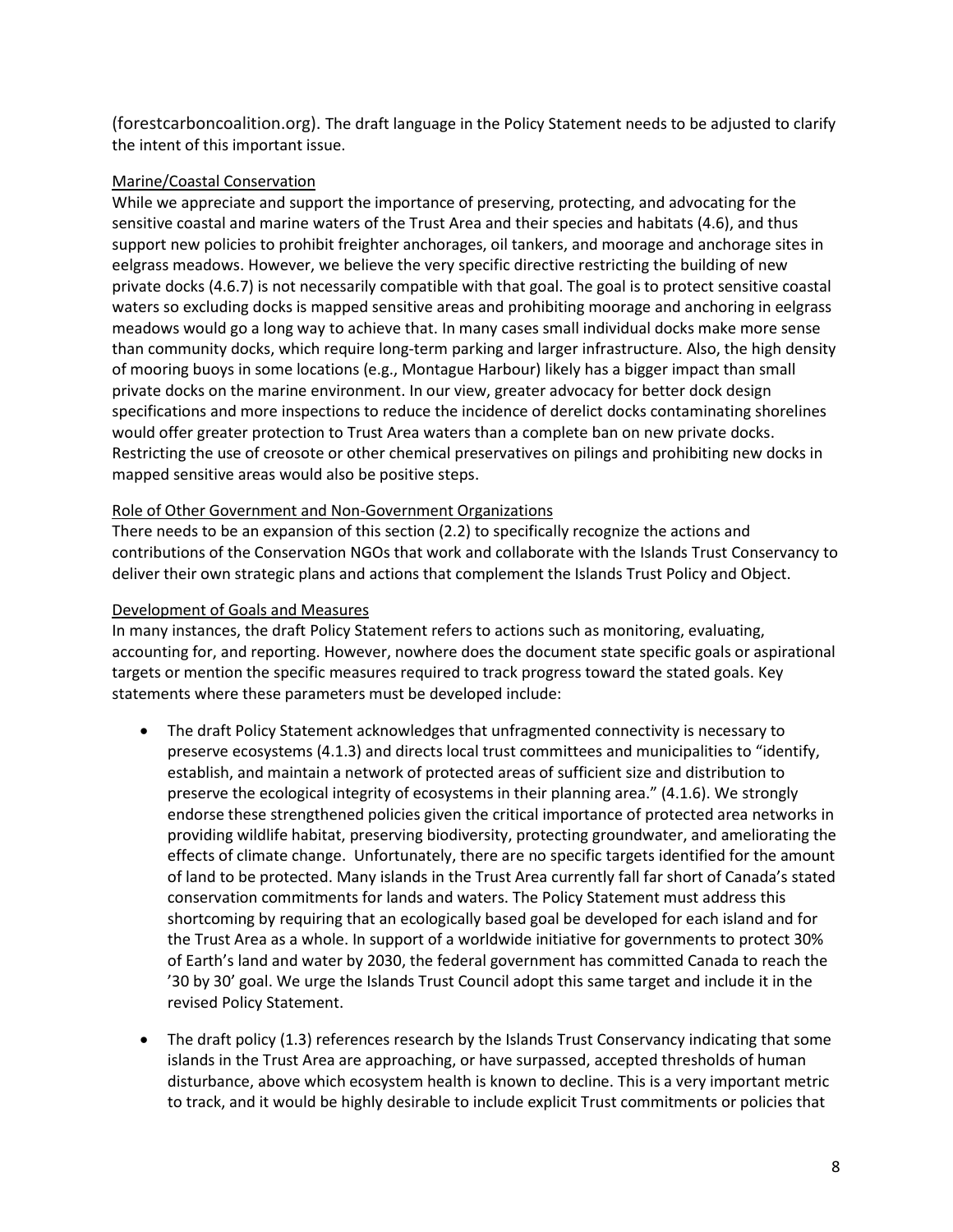specify the maximum threshold of human disturbance that will be tolerated, both for the Trust Area and for Local Trust Areas. We support the need to equitably set limits on the rate and scale of growth and development (Part 3) and density limits (6.1.12) for the sustainable use of the land base. However, we believe safeguarding the Trust Area's unique amenities requires developing with communities appropriate density limits in concert with caps on human disturbance. The draft language in the Policy Statement needs to be adjusted to address these important issues.

 Section 3.1.11 commits the Trust Council to create an annual plan to achieve the goals defined in the Policy Statement and to direct the Executive Committee to provide a progress report. We support this initiative but recommend that specific measures be developed that can be used to assess outcomes (success, effects, consequences) of implementing the sustainability goals. The Victoria Foundation Vital Signs annual assessment of the wellbeing of the Capital Region would be a good model as it uses internationally recognized sustainability measures. Other good examples are the already produced GHG emissions assessments for each island and the conservation status of each island provided by the ITC for Trust Council.

#### Definition of Terms

The original Schedule 1, that provided definitions of terms, is not part of the revised Policy Statement. Because of their broad interpretations, there are several terms used in the revised document that need to be defined within the context of the Trust Area. These include:

#### *Precautionary Principle*

This is a much-used phrase throughout the draft Policy Statement that warrants a specific definition on how it is intended to be applied within the Trust Area. Given the uncertainty regarding the future effects of climate change in the Trust Area, the Precautionary Principle will need to be applied in all decisionmaking. It calls for an imperative ("will") rather than a discretionary ("should") approach.

#### *Nature-based solutions*

There is a general description of purpose of this concept but no examples of the actual specific actions that could be taken in the Trust Area that would help to clarify the meaning of this concept and provide guidance to those tasked with implementing it.

#### *Sustainable Stewardship*

This term apparently combines the separate definitions of "sustainability" and "stewardship". The former is the classic definition put forward in 1987 by the Brundtland Commission's *Our Common Future*, where sustainable development was described as 'development that meets the needs of the present generation while not compromising the ability of future generations to meet their own needs'. This was over 30 years ago, and the world has changed. The social, environmental, and economic issues described then are still present and in some cases are worse, and the notion of sustainable development or sustainability is still not consistently applied or embraced. We recommend a revised definition be used that better reflects the primary purpose of the Trust and its object "to preserve and protect its unique amenities and environment". As an example, a more relevant definition could be -the form, function and services provided by the Islands Trust's unique amenities and environment are used and managed at a level that does not exceed their capacity to restore, regenerate and be resilient in order to continue to supply those functions and services to future generations of users.

There are other terms such as regenerative agriculture and forestry and food security that would benefit from explicit Definitions with examples provided within the context of the Trust Area.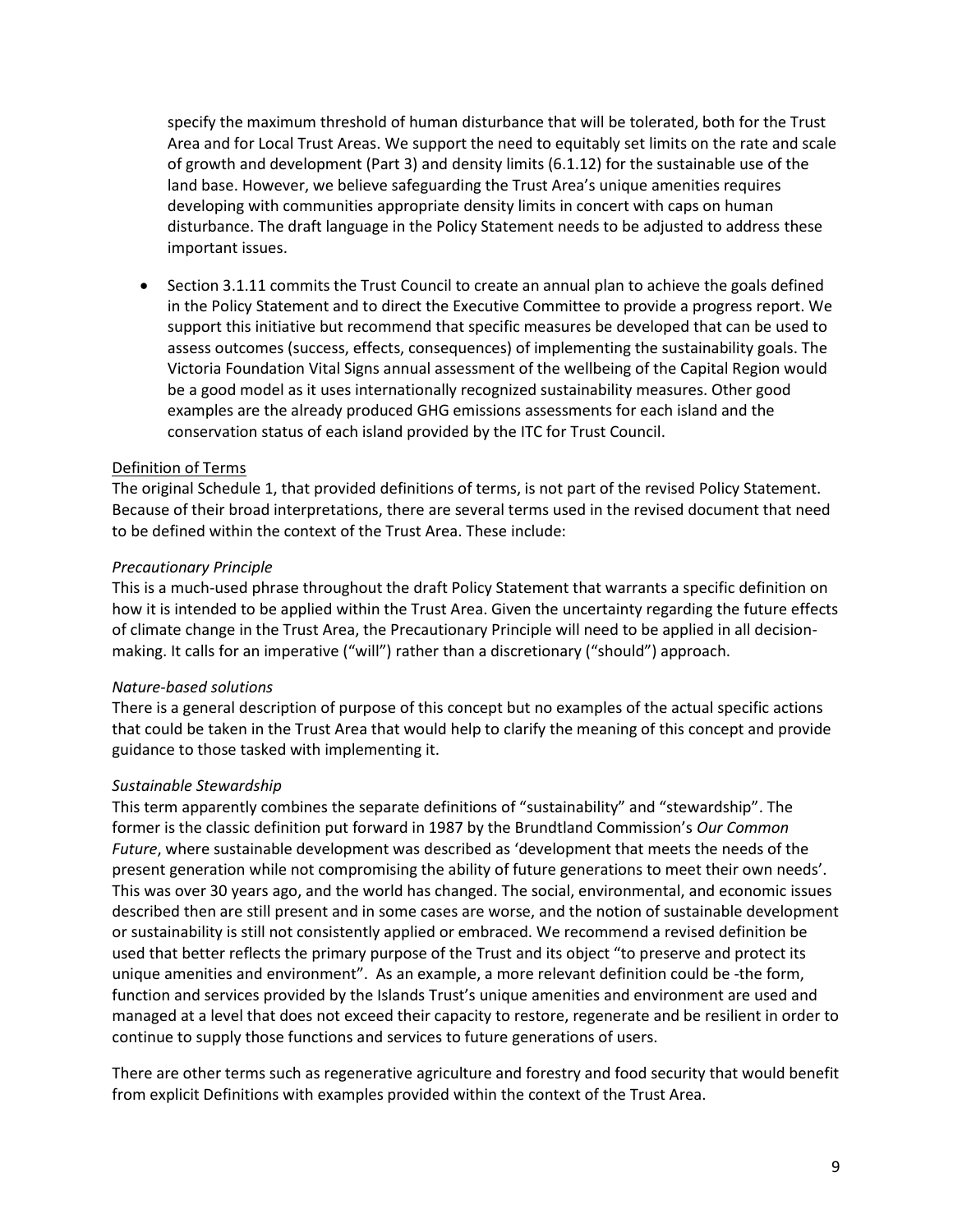#### **Other Comments**

This section provides more detailed comments on specific sections of the draft Policy Statement of common interest to the Trust Area conservancies.

- 1. The Trust Council has declared that we are in a climate emergency, so it is important that the language used in the Policy Statement reflect the imperative need to take action now to mitigate effects and adapt to the changing environment. Unfortunately, some of the language used such as 'strive to …' or 'should be …' in many sections of the document (e.g., 4.1.4, 4.1.5, 6.1.2, 6.1.3, and 6.1.4) indicates a rather weak resolve to tackle these important issues. We recommend that the language be strengthened by using words such as "must" and "must be".
- 2. We support the new provisions 4.1.9, 4.1.10, and 4.2.10.
- 3. Section 4.2.8 states that the Trust Council will "strive" to ensure that freshwater use is not to the detriment of in-stream uses. We recommend that wording be revised to state "Local trust committees and island municipalities shall, in their official community plans and regulatory bylaws, *prohibit* freshwater use that is to the detriment of in-stream uses."
- 4. We recommend an additional coordination policy be added as follows: "4.2.13 the Trust Council shall encourage and advocate to government agencies and regulatory bodies for the development of policies, regulations, and incentives to facilitate the adoption of water conservation practices in the Trust Area." This reflects the need to reduce barriers to the implementation of new initiatives (e.g., building codes and bylaws, health codes (gray water collection and use) etc.). The existing 4.2.13 would become 4.2.14.
- 5. Forest Stewardship policies 4.3.2, 4.3.3, and 4.3.4 need to be revised to substitute "must" for "should".
- 6. As currently written, the second bullet in section 4.3.2 does not make sense. We recommend the following re-wording: "The remaining stands of relatively undisturbed forests and ecosystems within the Coastal Douglas-fir and Coastal Western Hemlock biogeoclimatic zones must be preserved and protected and restoration practices applied to restore degraded areas."
- 7. We recommend adding an additional bullet to section 4.3.2 as follows:
	- Maintaining intact and regenerating forest cover is a key component of a greenhouse gas reduction strategy.
- 8. We support the general intent of section 4.3.3 "that forest harvesting in the Trust Area should be limited, small-scale, sustainable, regenerative, supportive of climate action …". However, much of the terminology requires clarification or revision. Specifically, does "forest harvesting" include only commercial activities or a more expansive application to land clearing for developments and firewood harvesting at the local level? Also, 'regenerative' is not a technical term that is generally applied to forest harvesting. A better term would be "renewable" if the intent is to ensure all harvested forests are successfully regenerated. Finally, the phrase "supportive of climate action," requires clarification. As presently worded, the statement appears to indicate that forest harvesting can provide some benefits in the context of climate action.
- 9. We recommend adding 'non-government organisations (Farmers institutes, food coops, agricultural/farm land trusts)' to section 4.4.1.
- 10. Many of the policies have been strengthened by usage of "shall" instead of "should" but others have been weakened by replacing "ensure" with "strive to ensure". While the former are positive changes, the latter are not. As noted in earlier statements, we support the use of